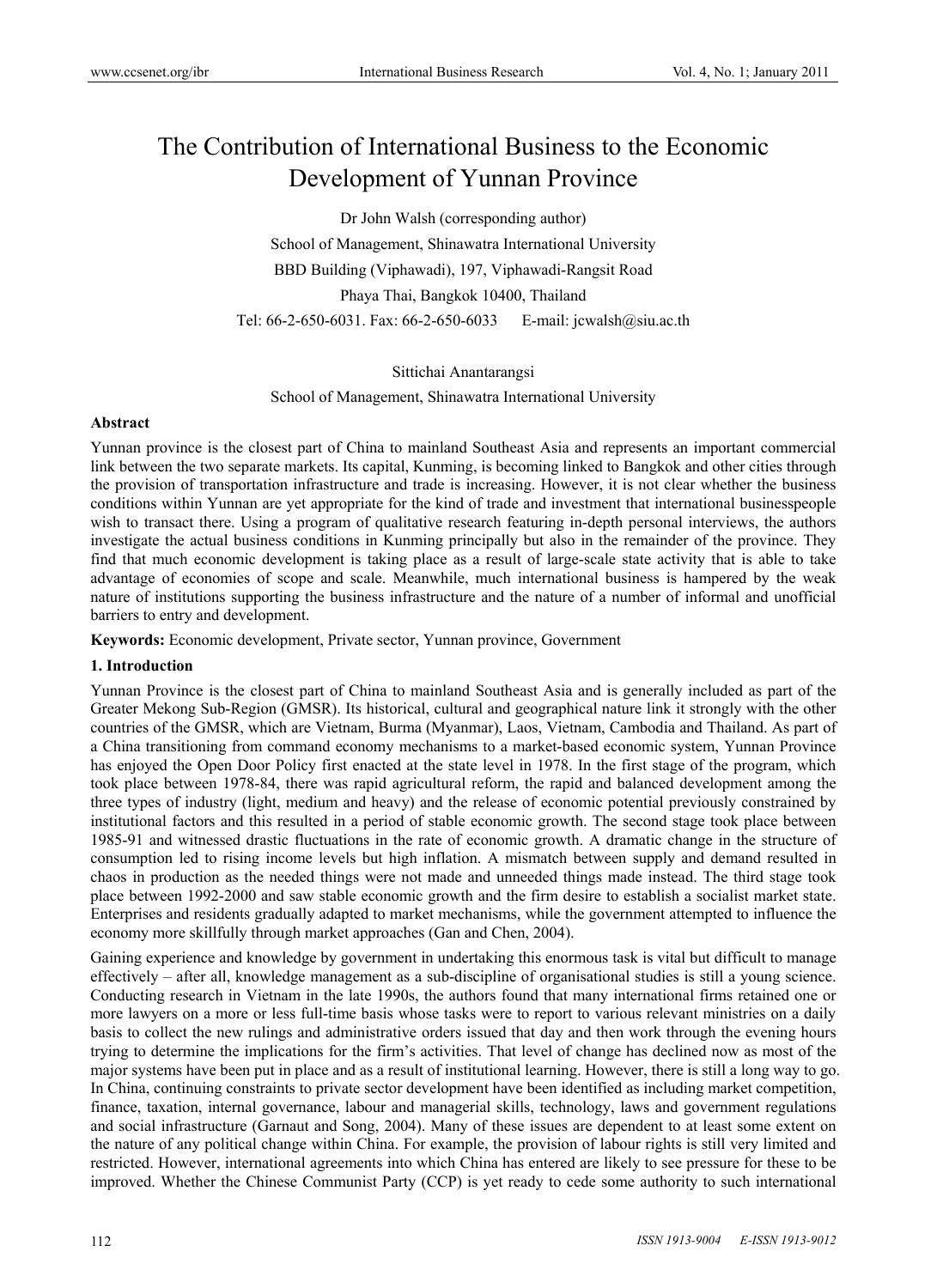agreements remains to be seen but, for the sake of the lamentable safety records in China's mines if for no other reason, it is much to be hoped.

The general policy of the CCP in the C21<sup>st</sup> has been to continue with a monolithic political system combined with a mixed form of economic development, which would combine private sector organizations together with the organs of the state. This poses a particular question: is this a feasible means of managing economic development? In other words, it may be an effective means of promoting aggregate development but it may not necessarily be an efficient one, in which scarce resources are used in as close to the optimal method as is practical. This issue, therefore, forms the principal research problem or problem statement: what has been the role of the private sector in shaping the economic development of Yunnan province as a whole? Once this assessment can be made, then it will be possible to comment on the effectiveness of the CCP's overall strategy for the economic development of the province. It may be noted here that most social and cultural issues are not considered in this paper.

## **2. The Empirical Research**

This research project was prompted by the desire to learn to what extent the rhetoric of economic and commercial development provided by the Chinese state was matched in reality by local practitioners. Have local markets developed to meet capitalist requirements and is there a business infrastructure (of research, consultancy, legal services and design) available to support international investors? What practical difficulties do inward investors face in first entering the market and then developing their business? To answer these questions, a program of qualitative research was undertaken which was based on in-depth qualitative interviewing combined with ethnographic observation. More than 30 dedicated interviews were conducted, variously in Chinese or Thai language, during which extensive note-taking was used for subsequent transcription, interpretation into English and then analysis through content analysis techniques. Respondents were selected by convenience and snowball methods and, to counteract the problems of homogeneity of sample that this approach entails, the principle of maximum variation was further introduced into interviewee selection (List, 2004). The authors have found this approach to be a successful one in understanding complex social and economic situations in a variety of contexts (e.g. Southiseng et al., 2008; Southiseng and Walsh, 2008; Anantarangsi and Walsh, 2008). Respondents included local and foreign business investors, government officers, academics and other informed experts.

Within interviews, a semi-structured research agenda was prepared so that respondents would be invited to address the same issues but the nature of the interview was constructed to be in the form of a conversation so that respondents could digress to explore more fully the particular circumstances and issues which they faced. Experience has shown that the range of different circumstances can be quite substantial and it would be inappropriate to expect every respondent to be willing and able to address every issue that could be raised.

Overall, then, the research was qualitative in nature, featuring in depth interviews with a variety of relevant individuals. The resultant interview transcripts were combined with existing secondary data through a process of conceptual content analysis. Ethnographic observations made by the researchers have been added to the research material when the insights have been adjudged to add value to the overall understanding and to be sufficiently robust in the nature of their formation.

The research propositions that were employed to guide the research were as follows:

 the organization of public and private sector agencies and resources will have an impact on the nature and scope of overall economic development in Yunnan province;

 it is possible to understand and hence maximise overall economic development within a defined spatial location through administration of the mixture and interaction of and between public and private sector agencies.

It is assumed, for the purposes of this paper, that increasing aggregate economic development is a desirable outcome and that, effectively, the scope of total economic growth is limitless. It is acknowledged that these assumptions may be questioned.

# **3. Modern Industry in Yunnan Province**

As described in the previous section, Yunnanese industry was run along standard state-controlled lines prior to the last few decades. Since state agencies determined production schedules, managers had little experience or understanding of responding to market opportunities or shaping production accordingly. Consequently, the emergence of entrepreneurial activity has been quite slow, although there have been some notable exceptions. Of course, petty entrepreneurialism continued during the command period on an illicit basis and those who managed to pursue it have the necessary skills, although they have been limited by the lack of access to capital and to key network or Guanxi relationships.

One example of a successful post-Open Door policy industrial sector to have flourished in Yunnan is the cut flower industrial sector, especially in its manifestation as an export industry. Natural comparative advantages make Yunnan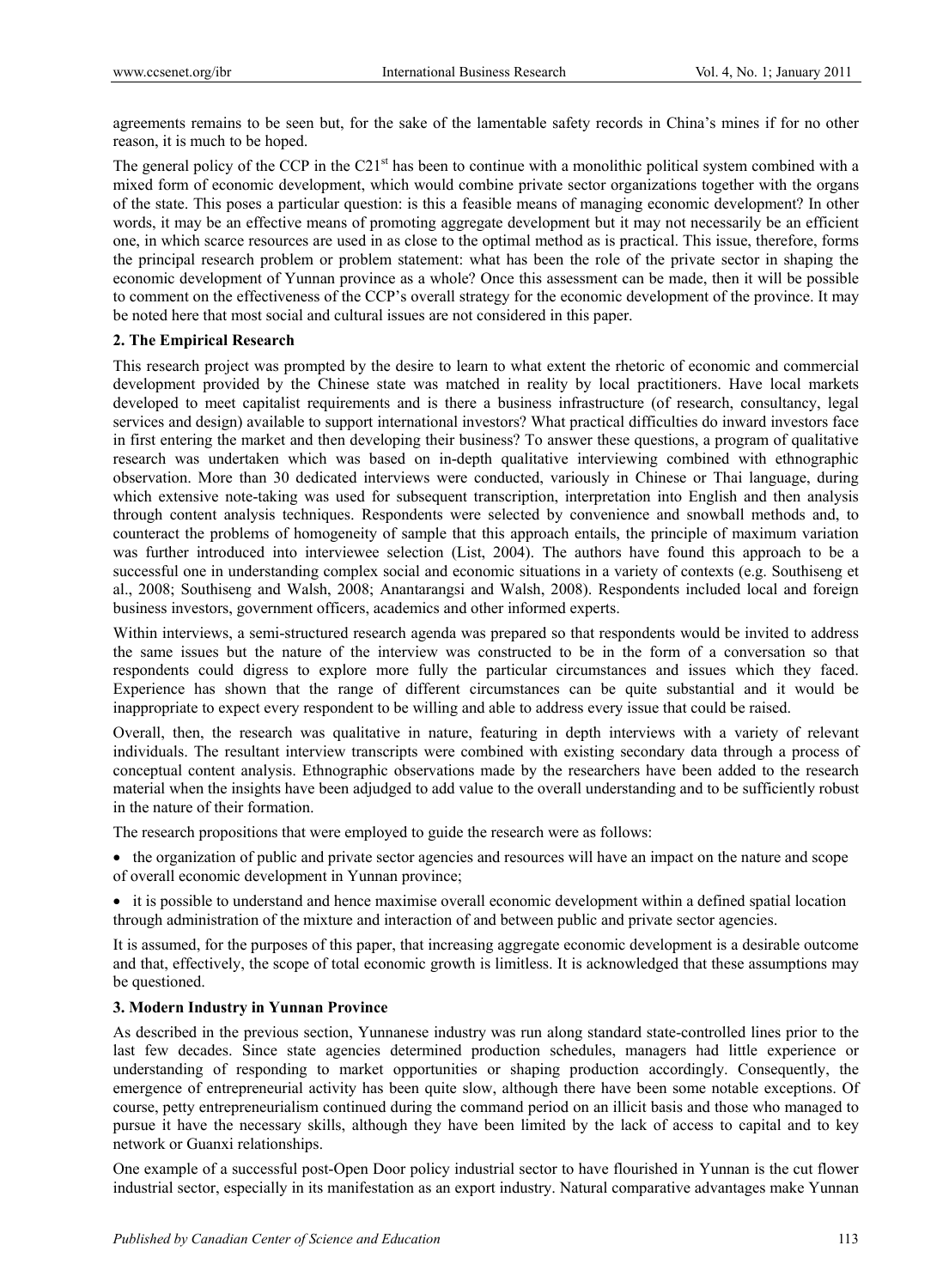a suitable place to grow many types of valuable plants but it was scarcely possible to market these successfully under the austerity of Maoist China. The farmers of Yunnan formed a co-operative in 1994 and soon set about growing so many products that the country's previous leading centre of production in Shanghai was outstripped (Clements-Hunt, 2004). This brought the burgeoning industry to the attention of authorities and permission was given for the state-owned tobacco industry to invest more than US\$1 million into it. This is an example of state-owned and former state-owned industries reacting to business opportunities in a pro-active and entrepreneurial manner. Subsequently, partnerships have been established with specialist groups in Amsterdam, a powerful centre for European cut flower growth and distribution, which have helped Yunnanese growers overcome problems with lack of technical capacity, marketing know-how and supply chain and quality issues. A similar case exists with respect to song rong or Matsutake mushrooms, which are grown in north-west Yunnan and now exported to Japan in large amounts (Arora, 2008).

Cut flowers are not the only products which are domestically produced and suitable for international export. Yunnan Machinery Import and Export Co. Ltd. was the first joint-stock company to be created which had previously been a state-owned enterprise. Partnerships have been created so as to utilize Chinese domestic manufacturing capacity in conjunction with global networks of demand and sourcing (Yunnan Government, 2006).

Tourism has been identified as one of the leading areas for economic development within the GMSR. It has been taking place in certain parts of Yunnan with some rapidity. Cities such as Lijiang have been, if not quite completely reinvented, then at least rapidly rebuilt to a significant extent. Unfortunately but to some extent perhaps inevitably, some of that development has resulted in the opening of karaoke bars and the increase in drugs use and similar activities. The cultural heritage of Lijiang, Jinghong and other cities now exists in a quite different form than it did in the past. At Man-chun-man village in the Xishuangbanna, tourism has followed a multi-stage development process (Hui *et al*., 2001). At first, a small number of domestic tourists arrived and they caused the creation of a few additional services catering for their needs, such as noodle and grilled foods stands. This had little impact on the village as a whole but some, including the head man, identified economic opportunities in expanding the scope of the activities. Traditional cultural production was emphasized to produce souvenirs for sale to tourists and houses were opened to view to show existing cultural institutions. More and more villagers became involved in these activities and the basic output of the village changed significantly. The third phase occurred when villagers redesigned and redeveloped the entire village itself, creating transportation infrastructure to channel tourism vehicles and charging entry to the village itself. The success of this process inspired competition from neighbouring villages and led to a reduction in the number of visitors. The fourth stage of tourism development began when large, non-local corporations began to build construction projects using land to unite several villages together and which occupy "… large tracts of land with large theme squares devoted to displaying ethnic customs, shopping malls, and restaurants and sites for song and dance performances (*ibid*.)." In this case, control over the traditional activities has been lost at the individual level and transferred to the corporate level. Villagers no longer define what is traditional and what is related to their particular culture. Instead, corporations decide on what is culturally important based upon the ability to make money from it.

It is noticeable when visiting the capital city of Kunming that there are comparatively few international visitors, although an internal market for Chinese visitors from other provinces has developed. Scholars in Kunming itself felt that the visa arrangements might contribute to the relative paucity of international tourists. This was because of both the costs and the time required to obtain a visa. Since there is still no provision for obtaining a visa on arrival, tourists must apply at a local Embassy some time in advance and this makes it less likely that international tourists in nearby countries, for example Thailand, will decide to visit on a whim. Secondly, the price for neighbouring countries (which ranges up to approximately US\$150 for American visitors and US\$30 for Lao or Burmese visitors) can also be off-putting. Most other countries in East Asia have simplified their visa requirements (partly through multilateral arrangements in ASEAN and similar) and their tourism industries have benefited as a result. Further development of the tourism industry will also be required in terms of foreign language ability and service orientation. Compared to neighbouring countries, for example, few people in Yunnan can speak English and there is very little in the way of the kind of politeness, smiling countenances and generally international level of the service mind that tourists tend to demand. Most progress has been made in this respect in Lijiang. As experience of international tourism spreads, as well as the profits that a competitive advantage in this area provides, it is anticipated that such skills and competencies will also improve. It should also be borne in mind that gender discrimination still exists in Yunnan to a considerable extent and this leads to many distortions in the labour market. Together with educational preferences, this means that the supply of people willing and able to work effectively in the service sector is still constrained.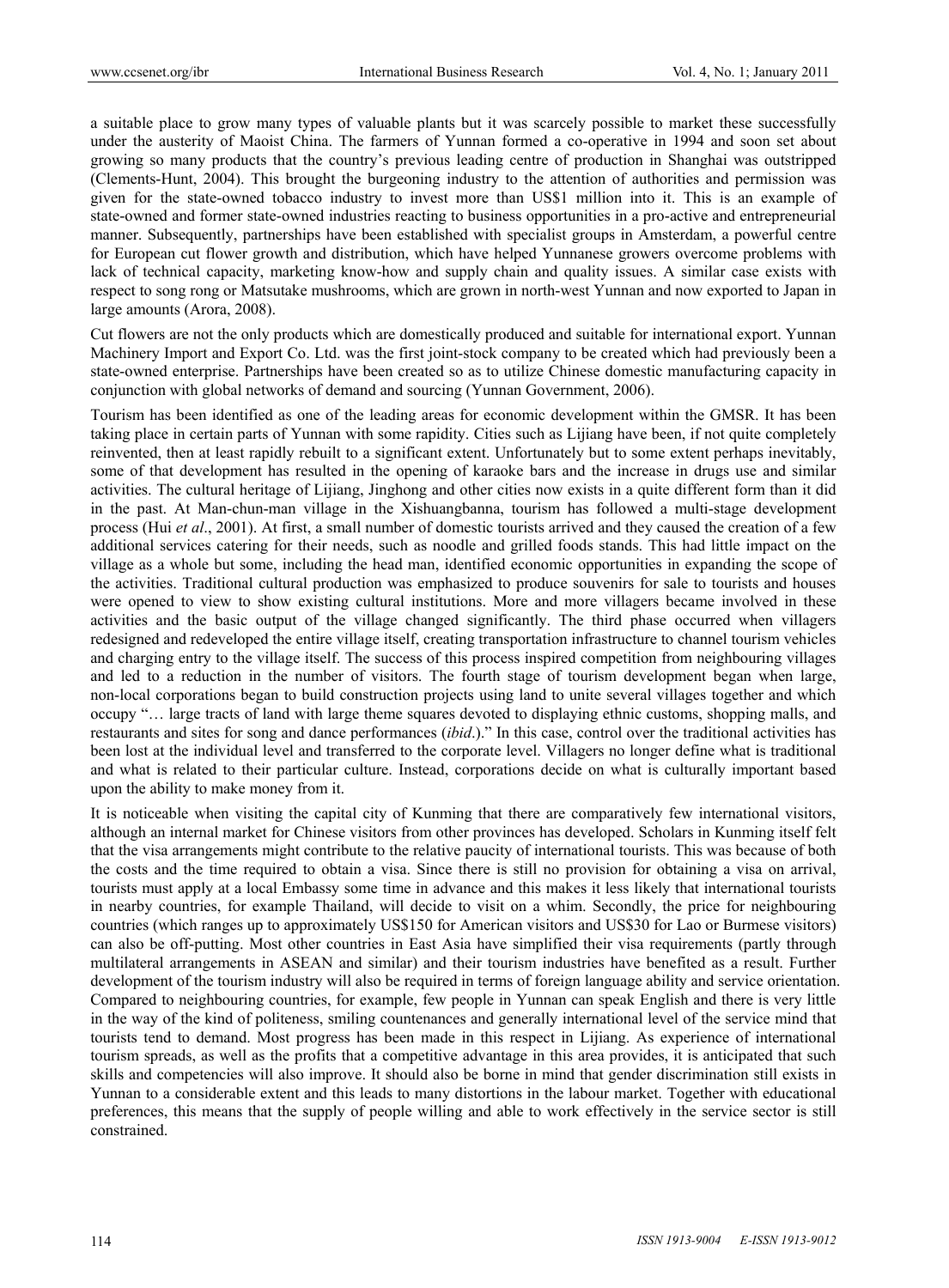Nevertheless, those areas in which competitive advantage may be found through technical expertise supported by state funds, for example, in mining, have enabled some Yunnanese organizations to become internationalized and to achieve further growth through economies of scale and scope (e.g. Metal Bulletin, 2009).

# **4. Border Trade**

Border trade has been an important part of Yunnan's economic profile for many centuries. Traders from Laos, Myanmar and Vietnam are among those who travel often long-distances to acquire goods form Chinese wholesale markets and distribute them throughout the region, as indeed Chinese traders do in the reverse direction. With the creation of a better road system and the signing of, in particular, the Sino-Thai Free Trade Agreement, there is now a considerable amount of road traffic bringing Chinese fruit and vegetables as well as other goods to the retail multiples of the Kingdom. Small border towns such as Ruili, Wanding and Mangshi have become quite prosperous trading centres in their own right. Roads have been upgraded to asphalt covering and numerous skilled people have moved to the area to take advantage of emergent opportunities (Gan and Chen, 2004). In 1992, the open policy that had benefited the coastal cities was extended to Kunming and Hekou, Ruili and Wanding received changes in status. This has contributed to the continued growth of Chinese influence in Mandalay and northern Myanmar generally (Fullbrook, 2006), while the Thai government has facilitated the creation of an extensive industrial estate in Chiang Rai province. The prospective opening of a third cross-Mekong bridge in that region has led to plans to extend the industrial estates to Chiang Khong and work with the Ministry of Labour in Thailand is taking place to deal with potential demand for workers and skills training (Suksamran, 2007). The investment is two-way, of course, with many examples of joint venture projects initiated by Thai firms, especially. Those firms which were created by Sino-Thai families and which have some understanding of the Chinese market and of ways of being successful there are particularly well represented in this case.

Notwithstanding the border trade that currently exists between Thailand and Yunnan, there is clearly scope for increases in the overall level. However, structural issues related to infrastructure are currently limiting the increase in trade. This includes the nature of the border port at Chiang San in Chian Rai province in the north of Thailand, which is the site of several bottlenecks, including lack of capacity in administering customs consignments and the capacity of the river to handle larger boats. The capacity issue is being tackled through blasting of rapids and building of dams along the upper part of the Mekong, although this poses obvious concerns for the environment. In any case, the seasonal flow of the river means that transportation can only take place for part of the year and many boats are limited to a stretch of the water from Jinghong downwards. At Jinghong, goods are moved to trucks for further transportation to Kunming. This issue is problematic because Thai businesspeople exporting dry goods and canned fruit to China report that up to 30% of the stock can be damaged during the journey. The alternative is to ship through Chiangtung in Burma, which is much more expensive because of various official and unofficial tariffs but has a damage rate of only 2%.

Kunming is recognized as a strategically-placed location for accessing many important markets within China. Improved road links have brought coastal areas such as Guangzhou within 20 hours of travel time, Xiamen 25 hours, Shanghai 30 hours and Beijing within 34 hours. Manufacturing and market centres in the centre of the country are also comparatively convenient to reach, with Chengdu 14 hours away and Xian 22 hours. These distances are considered to be very manageable in modern China and much better than had previously obtained. The link between Kunming and Bangkok makes this connection an important one for China-GMSR trade and investment. This is so despite some attempts by the Thai government to promote the central city of Phitsanulok as the node linking the north-south highway with the yet to be completed East-West Economic Corridor. However, Bangkok remains the real centre because of its importance as a market in its own right, as well as its seaport and airports, industrial estates, the financial centre and the other parts of the business infrastructure. In any case, as some respondents pointed out, there is a danger that Kunming and the whole of Yunnan will be bypassed as a market for goods from the GMSR and will simply function as a truck stop on the way to more lucrative markets. In this case, the extent to which positive economic development will take place is problematic.

Information from a series of qualitative interviews with business executives and government officials in Kunming indicated that the completion of the R3A road linking it with Bangkok and, ultimately, Singapore represents an important opportunity for increasing trade between the two countries. However, there are some issues to be overcome. For example, Thailand uses vehicles driven from the right-hand side while in China it is the other way around. Further, Thai vehicles, as well as Lao and Vietnamese, are limited to Yunnan province, while Chinese vehicles are permitted in every part of the GMSR countries. There is also the customs issue, which is that moving from Thailand-Laos-China and back again involves many customs transactions which act to increase costs and reduce profits. Businesspeople would like there to be a single customs point, whether it is located in any of the three countries involved. However, Lao authorities point out the vital role that Lao territory plays in this trade, even though there are very few individuals or organizations in the country who participate or contribute to it. A unified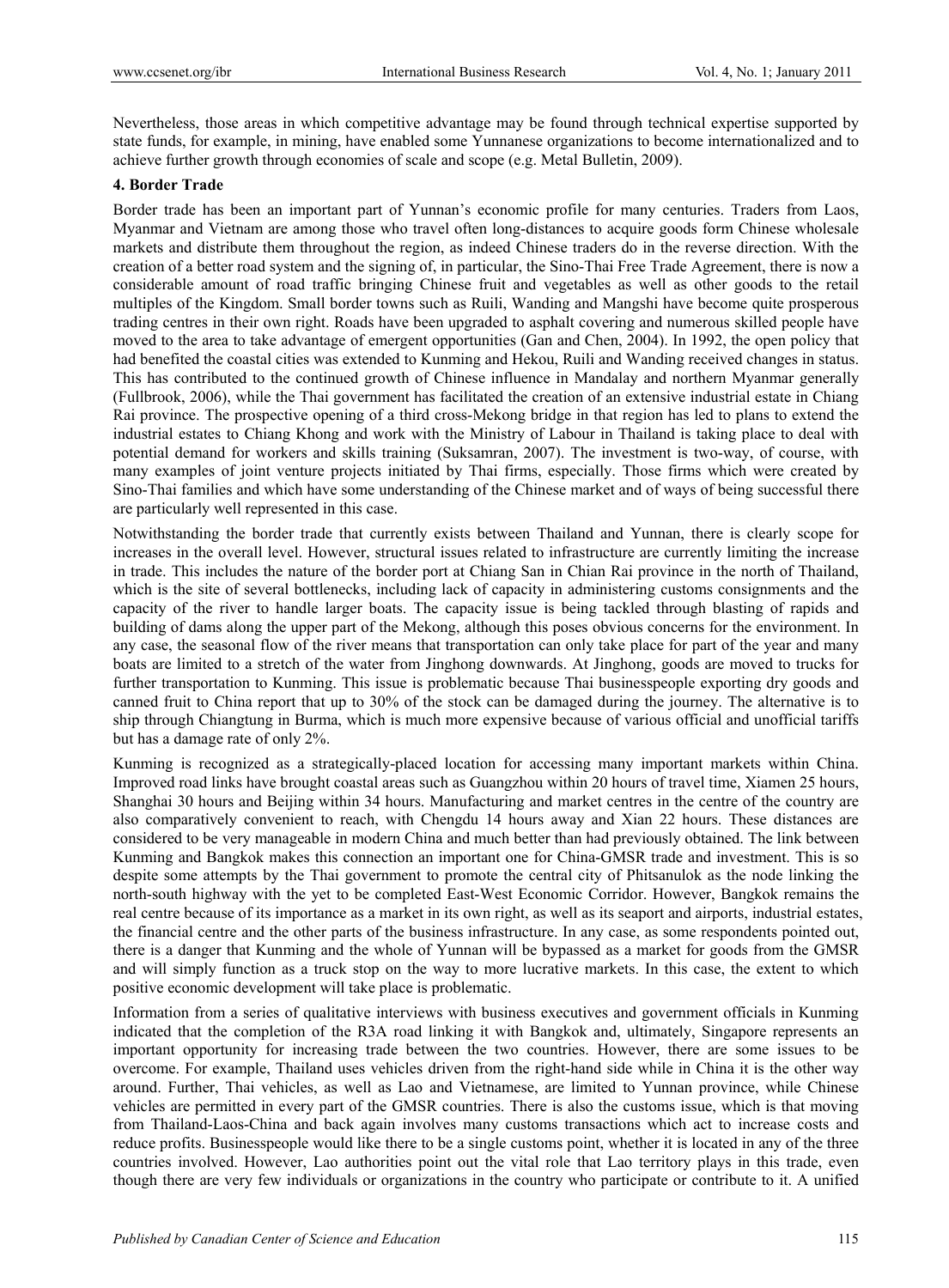customs point would, therefore, penalize Laos without providing compensation. Consequently, both the Thai and Chinese governments are attempting to organize human development, irrigation, environmental protection and similar projects in Laos in order to bring the government on side.

## **5. Yunnan as the Site of Chinese-ASEAN Integration**

As the spatial connection between China and ASEAN, Yunnan has a large role to play in facilitating the relationship. The long historical relationship, outlined in previous sections, demonstrates the degree to which Yunnan and the Yunnanese people are integrated into a single region, at least in part. It is not just history and ethnic and trading connections which link the region as single but, also, geography. Rivers such as the Mekong and the Irrawaddy (Ayerwaddy) descend from the Tibetan highlands and pass through mainland Southeast Asia before emptying into the southern seas. Rivers provided not just convenient means of transportation in the past but virtually the only means, since the thickly forested and mountainous terrain which covered so much of the northern part of the region was so difficult to traverse. The valleys created by the river provided the most desirable land where the migrating Tais could plant their rice fields, displacing indigenous inhabitants and pushing them upslope. Some 50 million people rely in some form or other on the River Mekong in its downstream reaches. Unfortunately, the rivers have become a source of division as much as unity as China has set about a program of upstream damming which threatens the flow of water downstream and the millions of people relying on it. Further, the explosion of rapids upstream to enable larger Chinese passenger and cargo boats to travel to northern Thai ports and the initiation of the carrying of oil on the river represents serious cross-border environmental problems. Cross-border issues generally have become more important in the era of globalisation and require international forums in which negotiations and debate might take place.

In terms of mainland Southeast Asia, the main forum for discussion is that of the Association of Southeast Asian Nations (ASEAN). Formed originally in the 1960s at a time when the Cold War fiercely divided the region, ASEAN was established as a means of international communication between neighbours who had little other means of multilateral communication and was organised strictly on the basis of mutual non-intervention, i.e., no state would be permitted to criticize or indeed even mention what another nation was doing within its own borders. This protocol has subsequently enabled Laos, Vietnam, Cambodia and Myanmar to have joined in recent years the five original members, Thailand, the Philippines, Singapore, Malaysia and Indonesia, together with Brunei, which joined thereafter. China has become both a leading external dialogue partner with ASEAN and, with South Korea and Japan, part of the ASEAN+3 Framework. ASEAN plus One (i.e. China) co-operation involves security co-operation, economic, trade and investment issues, science and technology, cross-border crime issues, ICT, youth, gender, health, law and customs issues. These are necessary to deal with problems such as the spread of disease (e.g. SARS, avian influenza, HIV/AIDS), human trafficking, organised crime, narcotics smuggling and other cross-border issues afflicting the region. ASEAN+3 also includes a number of additional issues, including poverty eradication and rural development, labour management, information, natural disaster management and others. In this case, ASEAN+3 is more concerned with ways in which the Three states can protect their investments in the Ten, although not everyone concerned would view the issue in such cynical terms.

Since Yunnan is frequently the geographical space in which these agreements are manifested, the infrastructure which is necessary to ensure these are enacted is built or created within or across its borders. This includes the building of roads and railways to increase connectivity within Yunnan and its neighbours, the establishment of customs and border trading posts and other physical representations. In addition to ASEAN, the Asian Development Bank (ADB) provides an almost wholly economic framework for uniting China and mainland Southeast Asia. One of the principal activities of the ADB with respect to Yunnan is the support of transportation infrastructure linking remote parts of the province with the remainder of the country and with mainland Southeast Asia, enabling them to take better advantage of existing and future economic opportunities. Examples of this include the Kunming-Haiphong Transport Corridor and No Bai-Lao Cai Highway Project, together with the Southern Yunnan Road Project and others. These projects not only aim to build tangible means of promoting development but also to bring in additional external funding partners as well as promoting confidence among partners and their technical capacity to increase cooperation through their own resources. As He Shengda (2006) observes, the Chinese state and provincial level governments have numerous opportunities to improve the ability of economic actors within Yunnan to increase co-operation, including the establishment of better cross-border legal and transportation regimes, promotion of Yunnanese commodity trades, strengthening tourism promotion, encouraging science and technology cooperation and similar measures. Governments on all sides have been quite good at talking up the possibilities of international co-operation but not always so good at finding ways of solving seemingly small but often intractable practical difficulties. Previous examples concerning the failure of the Singapore-Riau-Johor and Tumen River Growth Projects indicate the extent to which lack of trust and political will can undermine otherwise realizable and mutually beneficial agreements.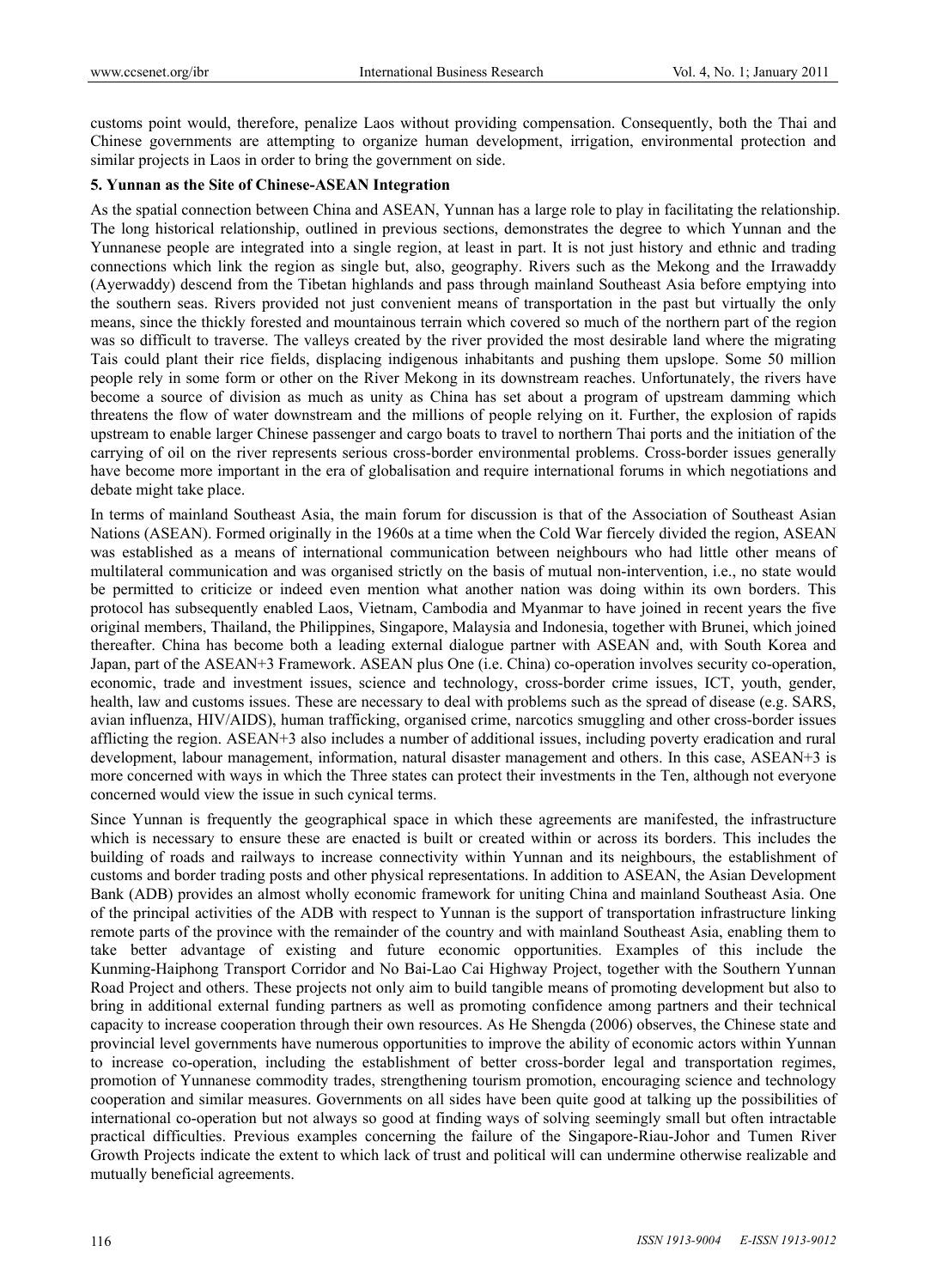## **6. Outstanding Issues**

Some Thai enterprises in Yunnan in the past have failed and this has contributed to a certain reluctance to invest there again. Some respondents reported that the large state-owned enterprise Yunnan Textile Group Co. Ltd. (YTG) represents an unfair competitor, by virtue of its size and range of activities. YTG is not just a producer and distributor of household goods, including garments, toothpaste and cosmetics, but also manages its own wholesale and retail markets. Its Asian Building dominates the business environment. Thai businesspeople have so far been wary about entering into partnerships with YTG.

International business executives also struggle to come to grips with the guanxi or network connections aspect of doing business in Yunnan. Some respondents observed that many government procedures were opaque and poorly explained, as well as lacking in clear timeframes. One particular example of this concerns standards for hygiene. Respondents believed that good guanxi connections would help to abridge the time taken for the necessary procedures, although they observed that the law could not be sidestepped altogether. However, it is neither easy nor cheap to develop the guanxi, even if the executive recognises the need to do so. Most laws, for example, are written only in Chinese and very few qualified experts are available to interpret them into English or any other language. There is always a risk, therefore, of contravening the law in some way.

Thai respondents also complain about the 17% value added tax, although there are no specific tariffs on imported goods. However, the Chinese authorities have no intention of changing the tax, which affects every sale in the country, irrespective of its origin.

Most businesspeople in Kunming represent small or medium sized enterprises and they do their business in the traditional family style. Even if they are not genetically related or related by family ties, they will refer to each other as 'brother' to reflect a relationship of trust. When this has been established, the siblings will share information on customers and suppliers with each other. To reduce transaction costs, personal communications are preferred to official documentation. At one wholesale market, it is evident that dealers will make personal orders to their suppliers and the details are just recorded in a notebook. This system depends on trust among the participants and it is, of course, very difficult for outsiders to break in to such a system.

## **7. Conclusion**

It became evident from the empirical research that the reality of doing business in Kunming and in Yunnan province generally is far from convenient. Many informal barriers exist and there is a lack of certain important resources that are required. This means that transaction costs are raised, especially for outsiders and, especially, for non-Chinese. Although it is not impossible for outsiders to develop trustworthy relationships and guanxi, this is difficult, expensive and time-consuming. Thai respondents present these facts as indicating bias or discrimination against foreign businesspeople but, in fact, similar situations exist with respect to international business in just about every country which is part of the capitalist world.

Cross-border economic activities and influence represent a form of soft power which may be used by states to improve the economic and social opportunities for their citizens and their other interests. This power unites China and mainland Southeast Asia, although currently the distribution of power appears to be asymmetric and this situation might intensify in the future. Will this power be used to affect such issues as labour laws in Thailand and the other countries involved? Or, given the lack of transparency in many government decisions in the region, perhaps it will be the case that those investors and business managers on the ground will receive the benefit of a blind eye in practice. However this is managed, it seems likely given past history that the economic imperative will be privileged above either the social or the environmental. Close scrutiny of what happens, therefore, will be of considerable importance.

Yunnan has spent some time emerging from its position as a lightly-developed border province to become a central part of one of the more dynamic regions of the world. As India continues to develop and enter into broader and deeper economic relationships with its neighbours, then Yunnan's position will continue to appreciate in importance. So long as Myanmar remains an intransigent military junta, no matter how well Chinese are able to manage relationships with them, then there will be a desire to route merchandise through Yunnanese territory. Border co-operation bureaucracy is improving with the mainland Southeast Asian states and, in due course, its extension to India will help further to increase the economic dynamism of the region.

For the entire province to flourish economically, though, more attention will need to be paid to soft skills as well as the hardware of infrastructure. Roads and buildings can be built quite easily but commercial success only comes through the ability of goods and service providers to offer trustworthy and transparent relationships and processes and policies. It is in these latter areas that particular attention will need to be paid, presumably at several levels of the educational system.